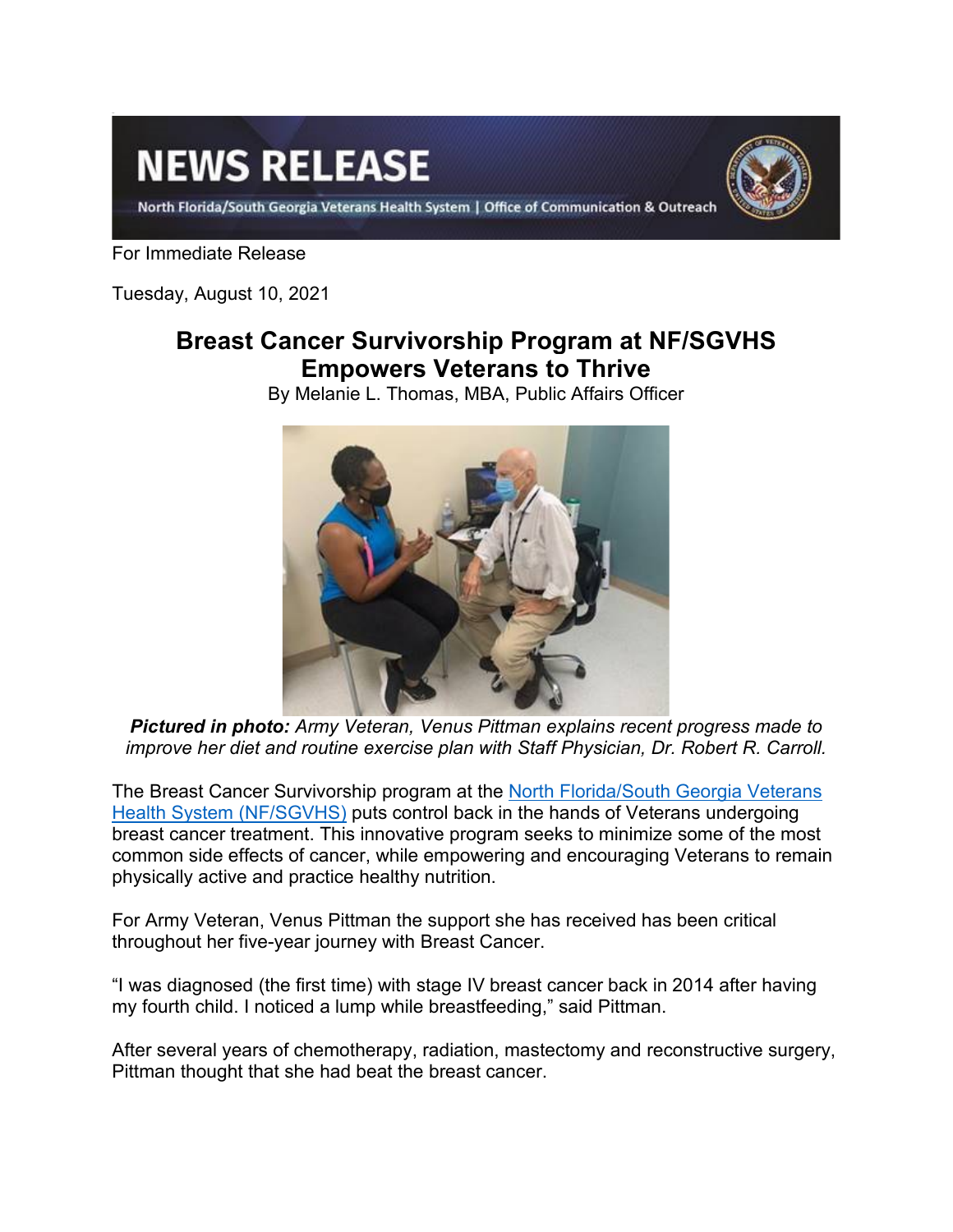"In January of last year, I came in for a follow-up appointment after my reconstruction surgery and there was another lump. I didn't think anything of it. I just thought that it was due to having the surgery," said Pittman.

With the support of new-age technology, individualized education, imaging, lab and clinical surveillance and additional services to include nutritionists, physical therapists, psychiatrist, recreational therapist, and a whole health coach, Pittman feels that every aspect of her cancer care has being considered.

"VA takes good care of their women Veterans. Every aspect of my cancer treatment has been taken care of and I have no doubt that I'll beat this thing again," said Pittman.

"Being diagnosed with breast cancer can leave a person feeling out of control. Unfortunately, this may be fostered by focusing solely on the medical aspect of one's diagnosis by being instructed about scans, labs, what type of treatment is recommended, and so on," said Clinical Dietician, Dianne Piepenburg.

The Breast Cancer Survivorship program helps Veterans focus on aspects of their care that they can control, which improves their health and well-being according to Dr. Tejal Patel, Physical Therapist, NF/SGVHS.

"We are already making a positive impact on our breast cancer survivors, and we are just getting started," said Patel. "Ultimately our end goal is to help them to, not only survive, but thrive throughout their cancer journey."

For questions about how to enroll in the Breast Cancer Survivorship program, speak to your health care provider during your next visit or email: [Dianne.Piepenburg@va.gov,](mailto:Dianne.Piepenburg@va.gov) [Tejal.Patel1@va.gov,](mailto:Tejal.Patel1@va.gov) or [Danielle.Orr@va.gov.](mailto:Danielle.Orr@va.gov)

### **About the North Florida/South Georgia Veterans Health System**

NF/SGVHS is one of the nation's leading VA healthcare systems employing more than 5,800 medical professionals and support staff dedicated to providing high quality care to Veterans residing throughout North Florida and South Georgia. The organization operates 14 facilities to include two medical centers located in Gainesville and Lake City, a domiciliary and clinics located throughout a 50-county service area.

### **MEDIA CONTACT:**

Office of Communication and Outreach North Florida/South Georgia Veterans Health System 352.283.4735 I [vhanflpublicaffairs@va.gov](mailto:vhanflpublicaffairs@va.gov)

> "... to care for him who shall have borne the battle and his widow, and his orphan..." - President Abraham Lincoln



**U.S. Department** of Veterans Affairs